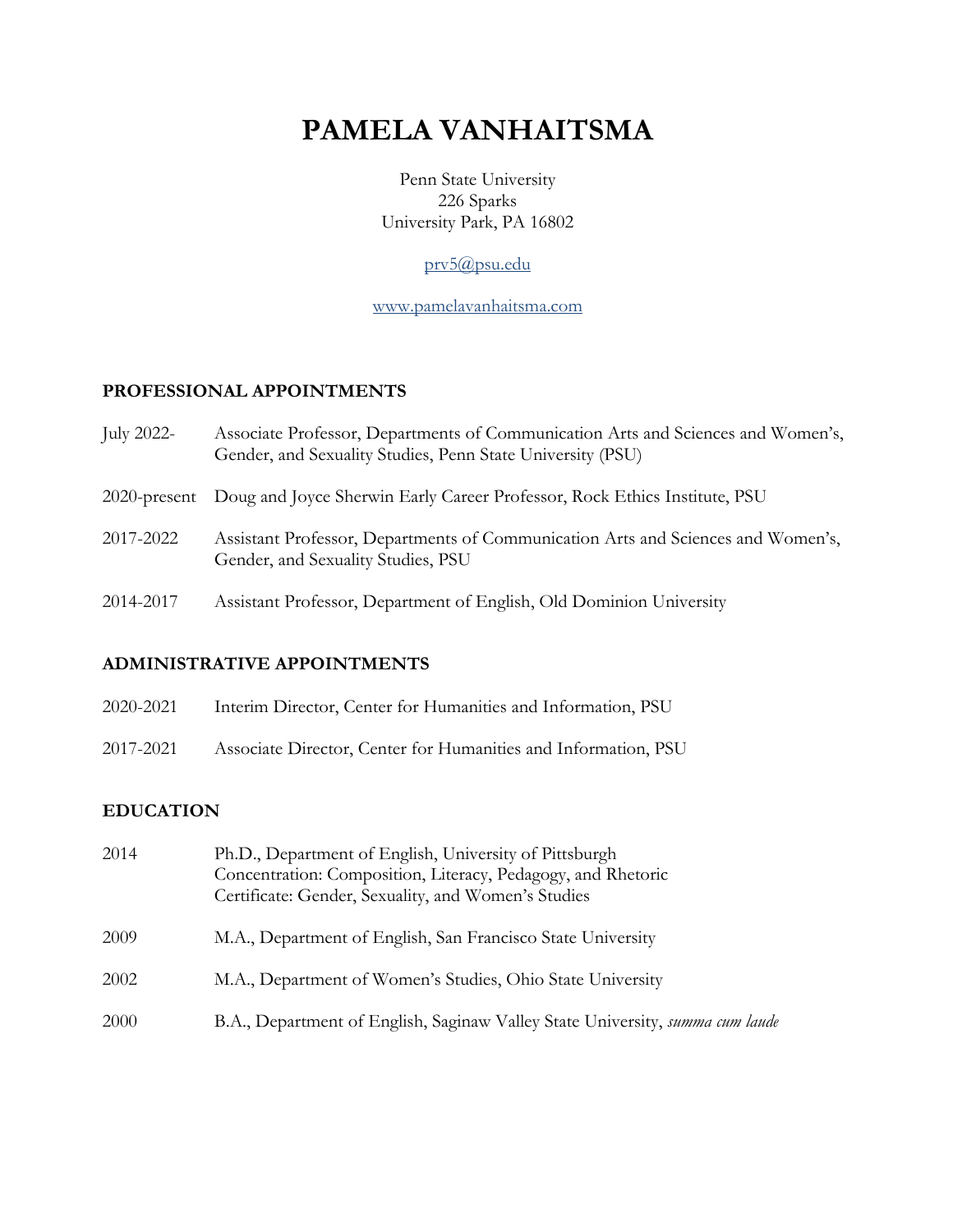#### **PUBLICATIONS**

#### **Books**

2019 *Queering Romantic Engagement in the Postal Age: A Rhetorical Education*. University of South Carolina Press.

> \*Honorable Mention, 2020 Winifred Bryan Horner Outstanding Book Award, Coalition of Feminist Scholars in the History of Rhetoric and Composition

> \*Reviewed in *Journal for the History of Rhetoric*, vol. 23, no. 2; *Rhetoric Review*, vol. 39, no. 3; *Rhetoric Society Quarterly*, vol. 50, no. 5; *Peitho: Journal of the Coalition of Feminist Scholars in the History of Rhetoric and Composition*, vol. 23, no. 1; *Quarterly Journal of Speech*, vol. 107, no. 3; *Women's Studies in Communication*, vol. 45, no. 1

#### **Refereed Journal Articles**

| 2021 | An Archival Framework for Affirming Black Women's Bisexual Rhetorics in the Primus<br>Collections. Rhetoric Society Quarterly, vol. 51, no. 1, pp. 27-41.                                                                          |
|------|------------------------------------------------------------------------------------------------------------------------------------------------------------------------------------------------------------------------------------|
| 2020 | Between Archival Absence and Information Abundance: Reconstructing Sallie Holley's<br>Abolitionist Rhetoric through Digital Surrogates and Metadata. Quarterly Journal of Speech,<br>vol. 106, no. 1, pp. 25-47.                   |
| 2019 | Stories of Straightening Up: Reading Femmes in the Archives of Romantic Friendship.<br>QED: A Journal in GLBTQ Worldmaking, vol. 6, no. 3, pp. 1-24.                                                                               |
| 2019 | Digital LGBTQ Archives as Sites of Public Memory and Pedagogy. Rhetoric & Public<br><i>Affairs</i> , vol. 22, no. 2, pp. 253-280.                                                                                                  |
| 2019 | Digital Curation as Collaborative Archival Method in Feminist Rhetorics. Peitho: Journal<br>of the Coalition of Feminist Scholars in the History of Rhetoric and Composition, vol. 21, no. 2, pp.<br>505-531. With Cassandra Book. |
| 2018 | African American Rhetorical Education and Epistolary Relations at the Holley School,<br>1868-1917. Advances in the History of Rhetoric, vol. 21, no. 3, pp. 293-313.                                                               |
| 2017 | Romantic Correspondence as Queer Extracurriculum: The Self-Education for Racial<br>Uplift of Addie Brown and Rebecca Primus. College Composition and Communication, vol.<br>69, no. 2, pp. 182-207.                                |
| 2017 | "Making It" in the Academy through Horizontal Mentoring. Peitho: Journal of the Coalition<br>of Feminist Scholars in the History of Rhetoric and Composition, vol. 19, no. 2, pp. 210-233.<br>With Steph Ceraso.                   |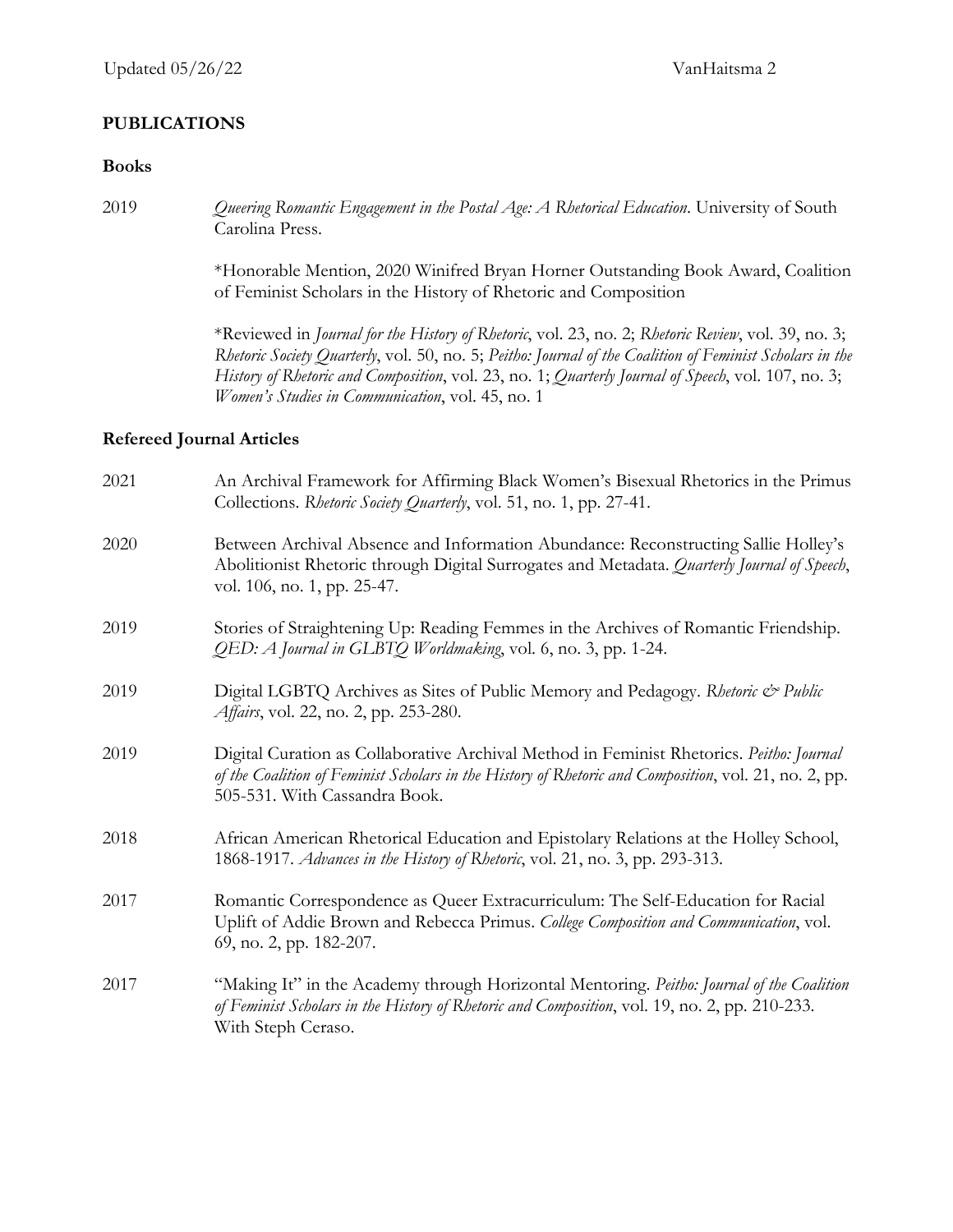| 2016 | Gossip as Rhetorical Methodology for Queer and Feminist Historiography. Rhetoric<br>Review, vol. 35, no. 2, pp. 135-147.                                                                  |
|------|-------------------------------------------------------------------------------------------------------------------------------------------------------------------------------------------|
| 2015 | Archival Literacy: Reading the Rhetoric of Digital Archives in the Undergraduate<br>Classroom. College Composition and Communication, vol. 67, no. 2, pp. 216-242. With Jessica<br>Enoch. |
| 2015 | New Archival Engagements: Student Inquiry and Composing in Digital Spaces. College<br><i>English</i> , vol. 78, no. 1, pp. 34-55.                                                         |
| 2014 | Queering "the language of the heart": Romantic Letters, Genre Instruction, and<br>Rhetorical Practice. Rhetoric Society Quarterly, vol. 44, no. 1, pp. 6-24.                              |
|      | *2015 Charles Kneupper Award                                                                                                                                                              |
| 2010 | More Talk about "Basic Writers": A Category of Rhetorical Value for Teachers. Journal<br>of Basic Writing, vol. 29, no. 1, pp. 99-124.                                                    |

#### **Peer Reviewed Chapters**

- 2021 LGBTQ+ Epistolary Rhetoric/Letter Writing. Oxford Encyclopedia of Queer Studies & *Communication*, edited by Isaac N. West, E. Cram, Frederik Dhaenens, Pam Lannutti, and Gust Yep, Oxford University Press.
- 2019 "Opulent Friendships," Rhetorical Emulation, and Belletristic Instruction at Leache-Wood Seminary. *Women at Work: Rhetorics of Gender and Labor*, edited by David Gold and Jessica Enoch, University of Pittsburgh Press, pp. 56-68.

#### **Invited Contributions to Referred Journals**

2021 Octalog IV: The Politics of Rhetorical Studies in 2020. *Rhetoric Review*, vol. 40, no. 4, pp. 321-48. With Elise Verzosa Hurley, Candace Epps-Robertson, Allison Hitt, V. Jo Hsu, Donnie Johnson Sackey, Aja Y. Martinez, Gabriela Raquel Ríos, Ryan Skinnell, Thomas P. Miller.

#### **Book Reviews**

2020 Review of *Textual Curation: Authorship, Agency, and Technology in* Wikipedia *and Chambers's* Cyclopædia, by Krista Kennedy. *Quarterly Journal of Speech*, vol. 106, no. 1, pp. 95-97. 2018 Review of *Teaching Queer: Radical Possibilities for Writing and Knowing*, by Stacey Waite. *Rhetoric Society Quarterly*, vol. 28, no. 5, pp. 541-543.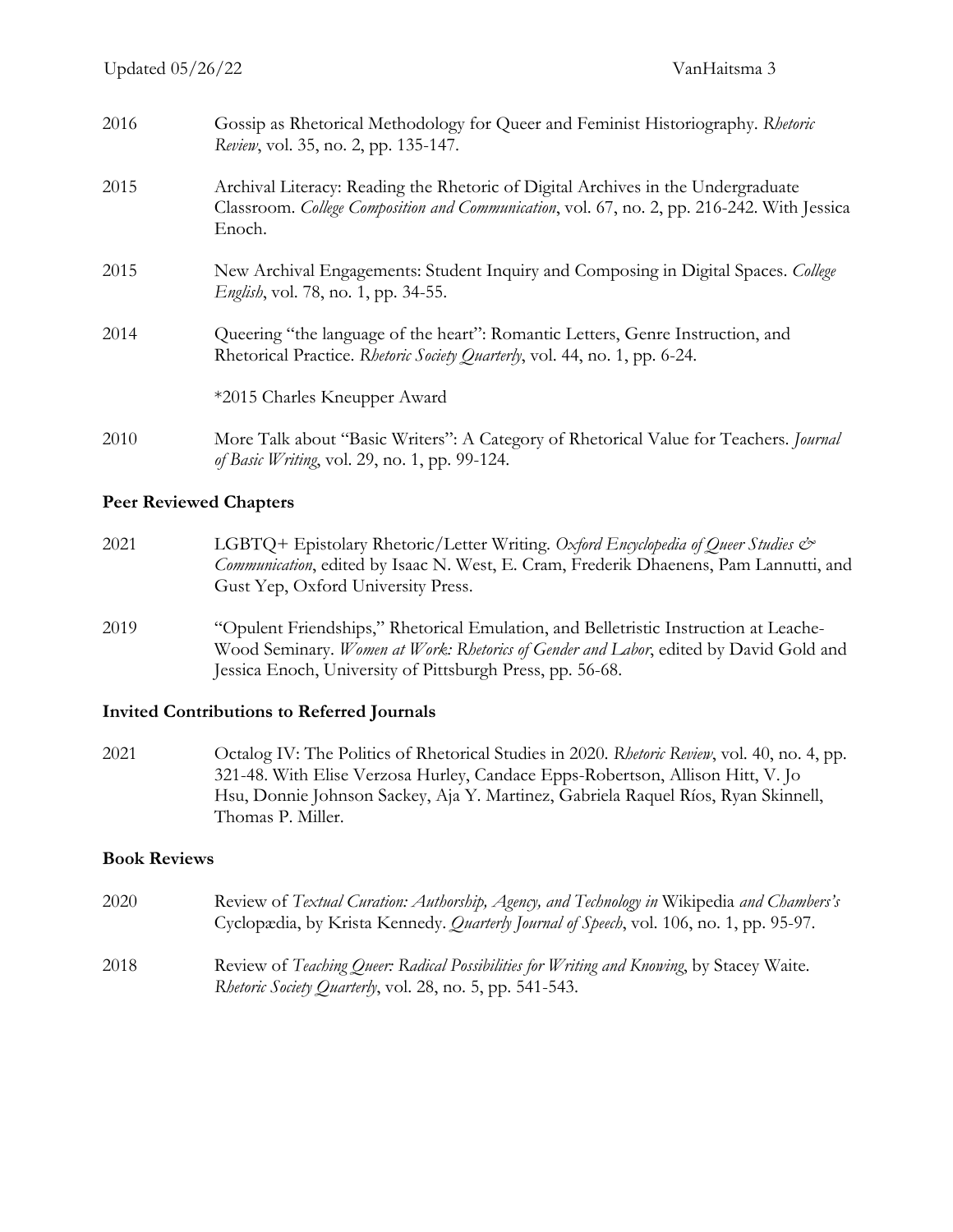### **Additional Publications**

| 2022 | Digitization and Pandemic Parenting. "Covid-19 and Archival Research" online forum,<br>Legacy: A Journal of American Women Writers, Feb. 16                                                                                                                                                      |
|------|--------------------------------------------------------------------------------------------------------------------------------------------------------------------------------------------------------------------------------------------------------------------------------------------------|
| 2019 | What Can "The Favourite" Tell Us about the Rhetoric of Queer Letters? Citizen Critics,<br>Feb. 22.                                                                                                                                                                                               |
| 2017 | Rhetoric, Digital Humanities, and the Archive. Media Commons: A Digital Scholarly<br>Network, April 20.                                                                                                                                                                                          |
| 2017 | Teaching and Researching Feminist Rhetorics: Digital Curation as Collaborative<br>Archival Method. Coalition of Feminist Scholars in the History of Rhetoric and Composition Blog,<br>Feb. 24. With Cassandra Book, Meagan Clark, Christopher Giofreda, Kimberly Goode,<br>and Meredith Privott. |
| 2014 | Feminist Invitations to Digital Historiography. Digital Rhetoric Collaborative. Gayle Morris<br>Sweetland Center for Writing, University of Michigan, March 28. With Jessica Enoch<br>and Jean Bessette.                                                                                         |
| 2013 | Making Relations. Centered: Writing Center Tutors Reflect, edited by Diane Boehm and Scott<br>Merrow, Saginaw Valley State University, pp. 103-104.                                                                                                                                              |

### **GRANTS & FELLOWSHIPS**

| 2021      | Research in Democracy Support Grant, McCourtney Institute for Democracy, Penn<br>State University (\$5,000) |
|-----------|-------------------------------------------------------------------------------------------------------------|
| 2018-2019 | Charlotte I. Hall Archives and Special Collections Library Research Grant, Vassar<br>College $(\$250)$      |
| 2016      | Summer Research Fellowship, Office of Research, Old Dominion University (\$7,000)                           |
| 2015-2016 | Robin L. Hixon Fellowship, Department of English, Old Dominion University<br>$(\$15,000)$                   |
| 2015      | Summer Research Grant, College of Arts and Letters, Old Dominion University<br>$(\$5,000)$                  |
| 2013-2014 | Andrew Mellon Predoctoral Fellowship, University of Pittsburgh (\$20,356)                                   |
| 2012-2013 | Dissertation Research Travel Grant, College of Arts and Sciences, University of<br>Pittsburgh $(\$2,533)$   |
| 2010      | Summer Fellowship, College of Arts and Sciences, University of Pittsburgh (\$3,000)                         |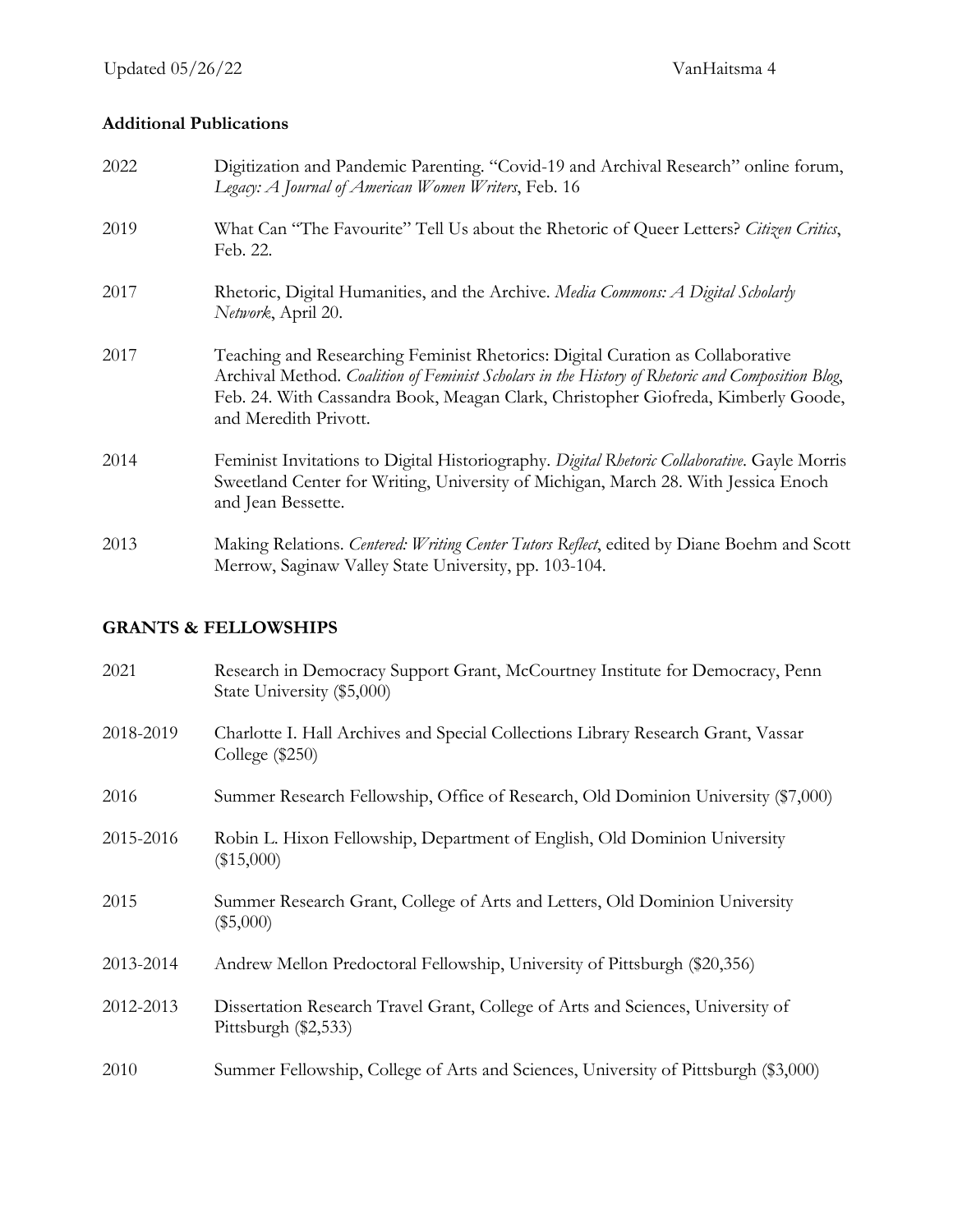| 2009-2010 | Graduate Fellowship, College of Arts and Sciences, University of Pittsburgh (\$17,822)                                          |
|-----------|---------------------------------------------------------------------------------------------------------------------------------|
| 2009      | Sally Casanova Predoctoral Scholar Summer Research Grant, California State University<br>$(\$5,946)$                            |
| 2008-2009 | Sally Casanova Predoctoral Fellowship, California State University (\$3,000)                                                    |
| 2007      | Jan Gregory Postsecondary Reading and Composition Scholarship, Department of<br>English, San Francisco State University (\$500) |

## **HONORS & AWARDS**

| 2020-2023 | Doug and Joyce Sherwin Early Career Professorship, Rock Ethics Institute, Penn State<br>University                                            |
|-----------|-----------------------------------------------------------------------------------------------------------------------------------------------|
| 2021      | Randy Majors Memorial Award, Caucus on GLBTQ Concerns, National<br>Communication Association                                                  |
| 2020      | Honorable Mention, Winifred Bryan Horner Outstanding Book Award, Coalition of<br>Feminist Scholars in the History of Rhetoric and Composition |
| 2016      | Institutional Nomination, National Endowment for the Humanities Summer Stipend,<br>Old Dominion University                                    |
| 2015      | Charles Kneupper Award, Rhetoric Society of America                                                                                           |
| 2014      | Gender, Sexuality, and Women's Studies Dissertation Prize, University of Pittsburgh                                                           |
| 2013      | Graduate Writing Award in Literacy, Pedagogy, and Rhetoric, University of Pittsburgh                                                          |
| 2012      | Distinction, Ph.D. Project Exams, University of Pittsburgh                                                                                    |
| 2010      | Assignment Sequencing Award, Composition Program, University of Pittsburgh                                                                    |
| 2009      | Graduate Student Award for Distinguished Achievement, Department of English, San<br>Francisco State University                                |

## **PRESENTATIONS & CONFERENCE ACTIVITY**

### **Invited Talks**

2022 Response to Keynote Address by Charles Morris. Public Address Conference, Lawrence, KS (postponed from 2021 conference, forthcoming in October)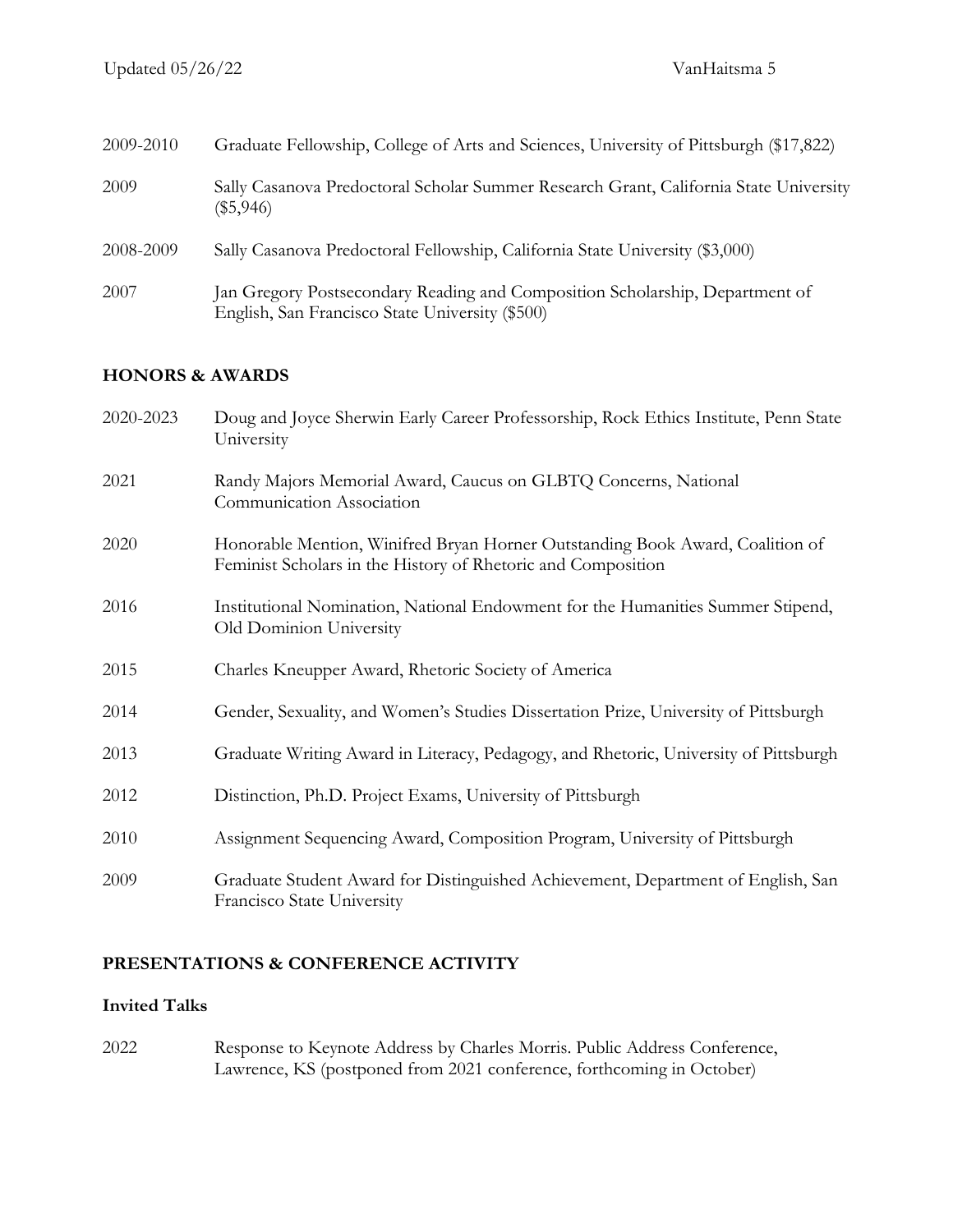| 2021                   | Octalog IV: The Politics of Rhetorical Studies in 2020. With Candace Epps-Robertson,<br>Allison Hitt, Jo Hsu, Aja Y. Martinez, Gabriela Raquel Ríos, Donnie Johnson Sackey,<br>Ryan Skinnell, and Thomas P. Miller. Conference on College Composition and<br>Communication (CCCC), virtual synchronous (April 10, also refereed, rescheduled after<br>2020 cancellation) |
|------------------------|--------------------------------------------------------------------------------------------------------------------------------------------------------------------------------------------------------------------------------------------------------------------------------------------------------------------------------------------------------------------------|
| 2017                   | Teaching Public Memory: Digital Archival Analysis and Invention. National Archives of<br>Composition and Rhetoric Workshop, CCCC, Portland, OR (March 15, also refereed)                                                                                                                                                                                                 |
| 2015                   | Digital Archives, Gender Inquiries, and Student Writing. Department of English,<br>University of Virginia (April 3)                                                                                                                                                                                                                                                      |
| <b>Refereed Papers</b> |                                                                                                                                                                                                                                                                                                                                                                          |
| 2020                   | New Books in the History of Rhetoric, National Communication Association (NCA),<br>virtual synchronous (Nov. 20)                                                                                                                                                                                                                                                         |
| 2019                   | Romantic Letters as Archival Genre: Rebecca Primus's Bisexual Epistolary Networks,<br>NCA, Baltimore, MD (Nov. 14)                                                                                                                                                                                                                                                       |
| 2019                   | Counter-Performances in the Archives. CCCC, Pittsburgh, PA (March 15)                                                                                                                                                                                                                                                                                                    |
| 2018                   | Digital Methods for Reconstructing Sallie Holley's Abolitionist Rhetoric. NCA, Salt<br>Lake City, UT (Nov. 9)                                                                                                                                                                                                                                                            |
| 2018                   | Straightening Up: Femmes and Romantic Friends in the Archives. Rhetoric Society of<br>America (RSA), Minneapolis, MN (June 3)                                                                                                                                                                                                                                            |
| 2017                   | "So these people shall know their rights": Rhetorical Education for Racial Justice at the<br>Holley School. Feminism(s) and Rhetoric(s), Dayton, OH (Oct. 7)                                                                                                                                                                                                             |
| 2017                   | Digital Curation: Collecting Archives for Graduate Research on Women's Rhetorics.<br>CCCC, Portland, OR (March 16)                                                                                                                                                                                                                                                       |
| 2016                   | Reading Digital Archives: Cultural Rhetorics and Public Memory. Cultural Rhetorics<br>Conference, East Lansing, MI (Oct. 2)                                                                                                                                                                                                                                              |
| 2016                   | Digital Curation, Archival Access, and Graduate Education. RSA, Atlanta, GA (May 24)                                                                                                                                                                                                                                                                                     |
| 2016                   | The Pedagogical Erotics of Romantic Friendship Beyond Repair. DC Queer Studies<br>Symposium, College Park, MD (April 22)                                                                                                                                                                                                                                                 |
| 2016                   | Romantic Correspondence as Queer Extracurriculum. CCCC, Houston, TX (April 7)                                                                                                                                                                                                                                                                                            |
| 2015                   | Women's Ways of Making It as New Faculty on the Tenure Track. Feminism(s) and<br>Rhetoric(s), Tempe, AZ (Oct. 31)                                                                                                                                                                                                                                                        |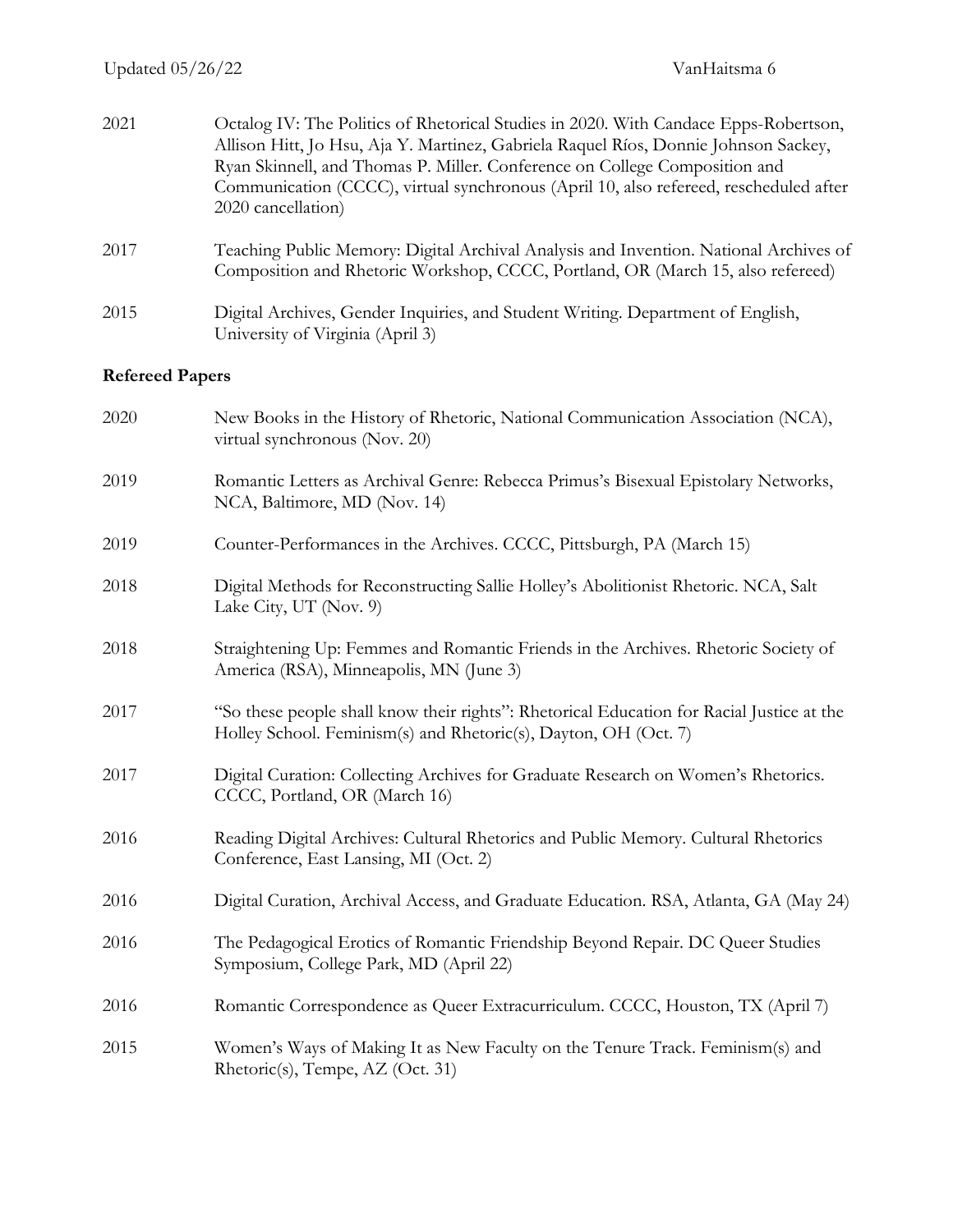| 2015 | Speculative Gossip for Queer History. DC Queer Studies Symposium, College Park,<br>MD (April 17)                                                                                                                     |
|------|----------------------------------------------------------------------------------------------------------------------------------------------------------------------------------------------------------------------|
| 2015 | Queering Critical Imagination in the Archive. CCCC, Tampa, FL (March 20)                                                                                                                                             |
| 2014 | Responsivity to the Queer Extracurriculum: Self-Education for Racial Uplift in the<br>Romantic Correspondence of Addie Brown and Rebecca Primus, 1859-1868. Thomas<br>R. Watson Conference, Louisville, KY (Oct. 17) |
| 2014 | Albert Dodd's "queer in the extreme" Composing, 1836-1839. CCCC, Indianapolis, IN<br>(March 21)                                                                                                                      |
| 2013 | Past and Present Links: Teaching (Online) Archives, Revising Historiographic Practices.<br>Feminism(s) and Rhetoric(s), Stanford, CA (Sept. 26)                                                                      |
| 2013 | Teaching to Queer "Straight" Archives. CCCC, Las Vegas, NV (March 26)                                                                                                                                                |
| 2012 | Reframing Romantic Identifications. RSA, Philadelphia, PA (May 25)                                                                                                                                                   |
| 2012 | Rhetorical Education for Romantic Engagement. CCCC, St. Louis, MO (March 22)                                                                                                                                         |
| 2012 | Rhetorical Pedagogies of Romance and Sexuality. Queer Rhetoric: Fifth Annual LGBT<br>Studies Symposium, Hempstead, NY (March 17)                                                                                     |
| 2011 | I Heard We Were There: Queer Relations, Letters, and Gossip. CCCC, Atlanta, GA<br>(Apri 7)                                                                                                                           |
| 2010 | The Rhetorical Value of "Basic Writer": A Case Study of Teacher Talk. RSA,<br>Minneapolis, MN (May 31)                                                                                                               |
| 2010 | The Composition MA Remixed: Preparing New Community College Faculty,<br>Addressing Diverse Student Needs. CCCC, Louisville, KY. With Sugie Goen-Salter et<br>al. (March 17)                                          |
| 2009 | Feminist Rhetorics of Community-Based Literacies. Feminism(s) and Rhetoric(s), East<br>Lansing, MI (Oct. 9)                                                                                                          |
| 2009 | More Talk about So-Called "Basic Writers." Working Class Studies Association<br>Conference, Pittsburgh, PA (June 6)                                                                                                  |
| 2009 | Community Literacy Work and Graduate Students: Finding Best Practices. Expanding<br>Literacy Studies Conference, Columbus, OH. With Rebecca Lorimer (April 4)                                                        |
| 2009 | Knowledge Making, Making Students: Constructions of "Basic Writer" and "First-<br>Generation College Student." Qualitative Research Network, CCCC, San Francisco, CA<br>(March 11)                                   |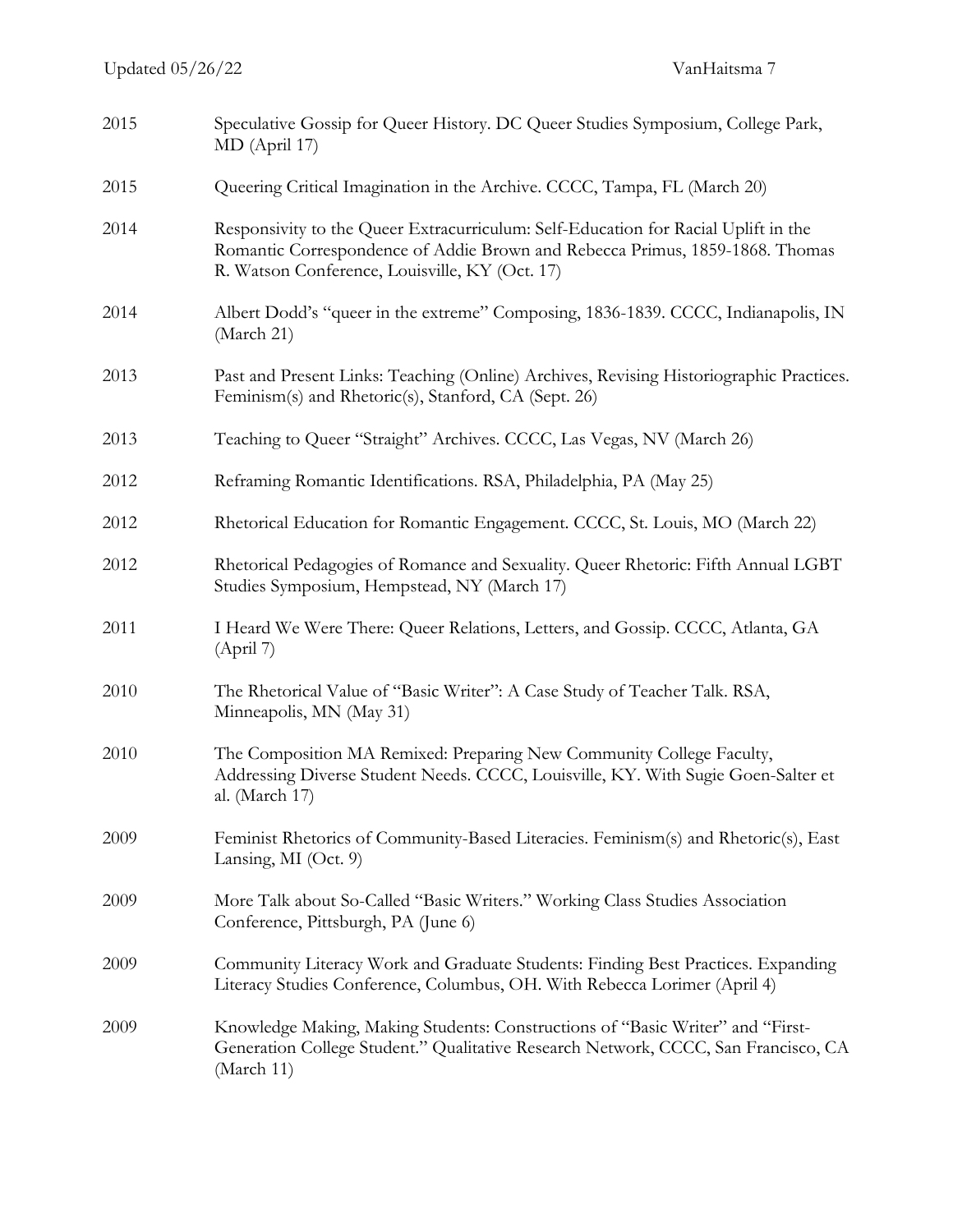2002 Going to "Prom": Negotiating Femininity and Heteronormativity. Sixth Annual Women's Studies Symposium: Third Wave Feminism, West Lafayette, IN (April 5)

#### **Panels Chaired**

| 2019 | Counter-Performances in the Archives. CCCC, Pittsburgh, PA (March 15)                                                     |
|------|---------------------------------------------------------------------------------------------------------------------------|
| 2018 | Feminist Rhetorical Memory Practices at Play in the Intersection of Race and Gender.<br>NCA, Salt Lake City, UT (Nov. 10) |
| 2017 | Public Participatory Rhetorics. Feminism(s) and Rhetoric(s), Dayton, OH (Oct. 7)                                          |
| 2015 | How to Train Your Woman: The Rhetoric of Feminine Conduct in Historic Manuals.<br>CCCC, Tampa, FL (March 20)              |

### **Workshops Organized & Facilitated**

2021 Archival Power. RSA Summer Institute, virtual synchronous. With Jessica Enoch (June 1-4) 2021 Archival Imaginaries. Center for Humanities and Information and Eberly Family Special

Collections, Penn State University, virtual synchronous. With Caitlin Rizzo (April 2)

### **Additional Participation**

| 2022 | RSA, Baltimore, MA (May 27-29)                                                                                                                                                                                                                     |
|------|----------------------------------------------------------------------------------------------------------------------------------------------------------------------------------------------------------------------------------------------------|
| 2019 | Information + Humanities Conference, Center for Humanities and Information, State<br>College, PA (Sept. 20)                                                                                                                                        |
| 2018 | Information + Humanities Conference, Center for Humanities and Information, State<br>College, PA (Sept. 21-22)                                                                                                                                     |
| 2018 | Keystone Digital Humanities Conference, State College, PA (July 16-17)                                                                                                                                                                             |
| 2018 | Consortium of Humanities Centers and Institutes, Charlottesville, VA (June 14-16)                                                                                                                                                                  |
| 2017 | NCA, Dallas, TX (Nov. 16-19)                                                                                                                                                                                                                       |
| 2017 | Information + Humanities Conference, Center for Humanities and Information, State<br>College, PA (Sept. 22-23)                                                                                                                                     |
| 2017 | Queer Archival Immersion: Rhetoric, Performance, Pedagogy, and Politics at the<br>Kinsey Institute. RSA Summer Institute, Bloomington, IN. Workshop facilitated by E.<br>Cram, Charles Morris, Eric Darnell Pritchard, and K.J. Rawson (May 22-25) |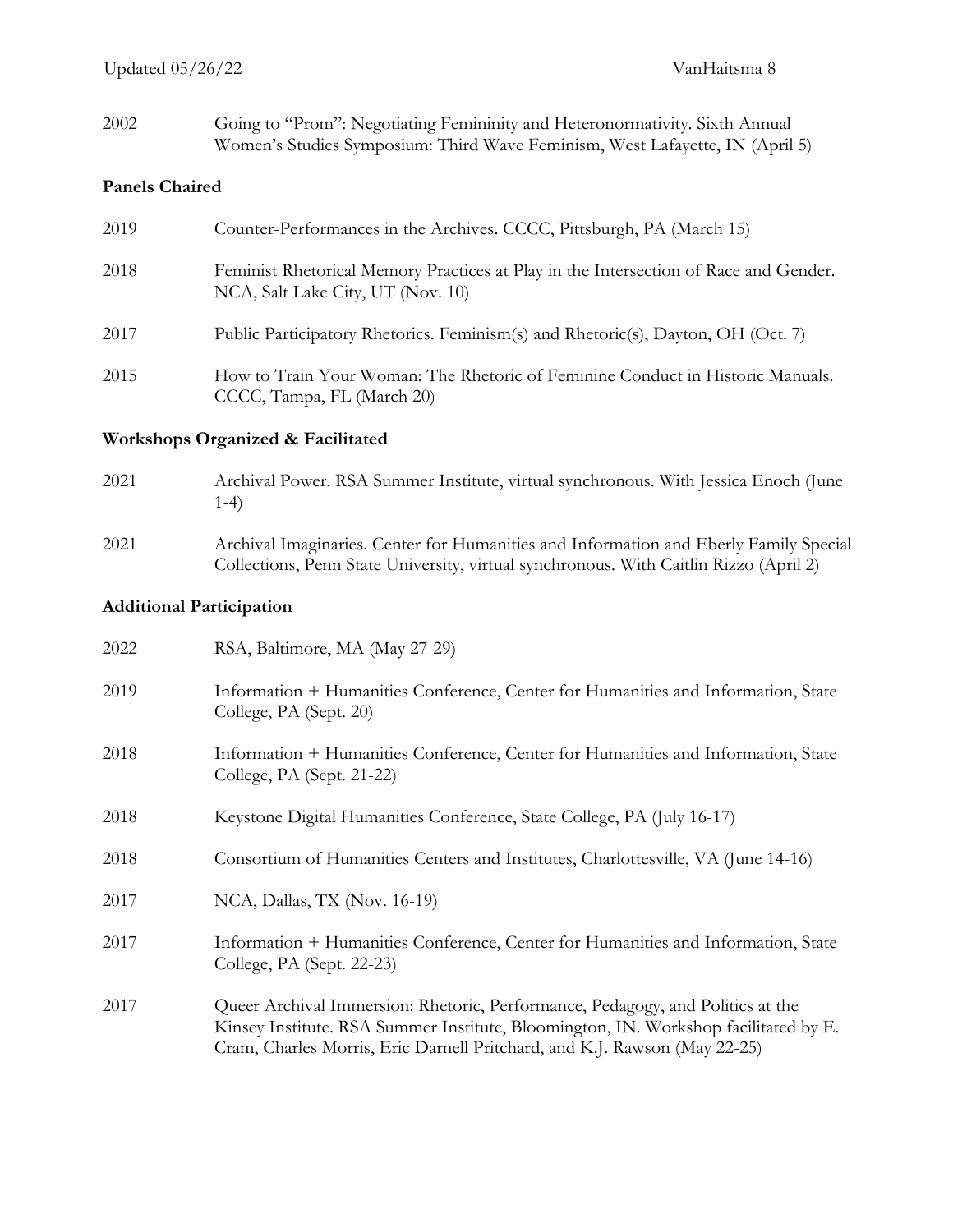- 2015 Academic Publishing in Rhetorical Studies. RSA Summer Institute, Madison, WI. Workshop facilitated by James Jasinski (June 5-7)
- 1999 Feminism(s) and Rhetoric(s), Minneapolis, MN (Oct. 7-9)

### **INVITED DEPARTMENT & COLLEGE TALKS**

| 2022                | The Erotic as Rhetorical Power: Sallie Holley and Caroline Putnam's Anti-Slavery<br>Affection, Lecturing, and Teaching. Center for Democratic Deliberation Lecture,<br>McCourtney Institute for Democracy, Penn State University (PSU) (March 2)                 |
|---------------------|------------------------------------------------------------------------------------------------------------------------------------------------------------------------------------------------------------------------------------------------------------------|
| 2021                | Author Meets Critics Event. Rock Ethics Institute, co-sponsored with Department of<br>Communication Arts and Sciences, Department of Women's, Gender, and Sexuality<br>Studies, Humanities Institute, and Center for Humanities and Information, PSU (Feb.<br>8) |
| 2018, 2021          | Ethics in Archival Research. Colloquium, Department of Communication Arts and<br>Sciences, PSU (Sept. 28, Oct. 8)                                                                                                                                                |
| 2020                | Queering Rhetorical Education in the Postal Age. Coffee Hour Series, Department of<br>Women's, Gender, and Sexuality Studies, PSU (Feb. 19)                                                                                                                      |
| 2019                | Archival Research. Camp Rhetoric, Arnold-Ebbitt Interdisciplinary Rhetoricians, PSU<br>(March 30)                                                                                                                                                                |
| 2018                | Writing the Thesis and Dissertation. Graduate Education in Communication Studies<br>Symposium, Department of Communication Arts and Sciences, PSU (June 20)                                                                                                      |
| 2017, 2018,<br>2020 | Research Plans. Postdoctoral Teaching Fellows, Department of Communication Arts<br>and Sciences, PSU (Dec. 6, Sept. 14, Aug. 28)                                                                                                                                 |
| 2016                | Moving from Dissertation to Book Manuscript. Dissertation Bootcamp, Summer<br>Doctoral Institute, Old Dominion University (ODU) (July 20)                                                                                                                        |
| 2016                | Queering Rhetorical Education: Romantic Engagement in the Postal Age. Junior<br>Faculty Forum, Institute for the Humanities, ODU (March 3)                                                                                                                       |
| 2015                | Publishing in Rhetoric and Composition. English Graduate Student Organization,<br>ODU (Sept. 29)                                                                                                                                                                 |
| 2015                | Rhetoric as Seduction. Rhetoric Society, ODU (March 27)                                                                                                                                                                                                          |
| 2014                | Finding Queer Archives (and Surprising Finds). Anticipating Archives: A Panel on<br>Research Methodology, University of Pittsburgh (Pitt) (April 7)                                                                                                              |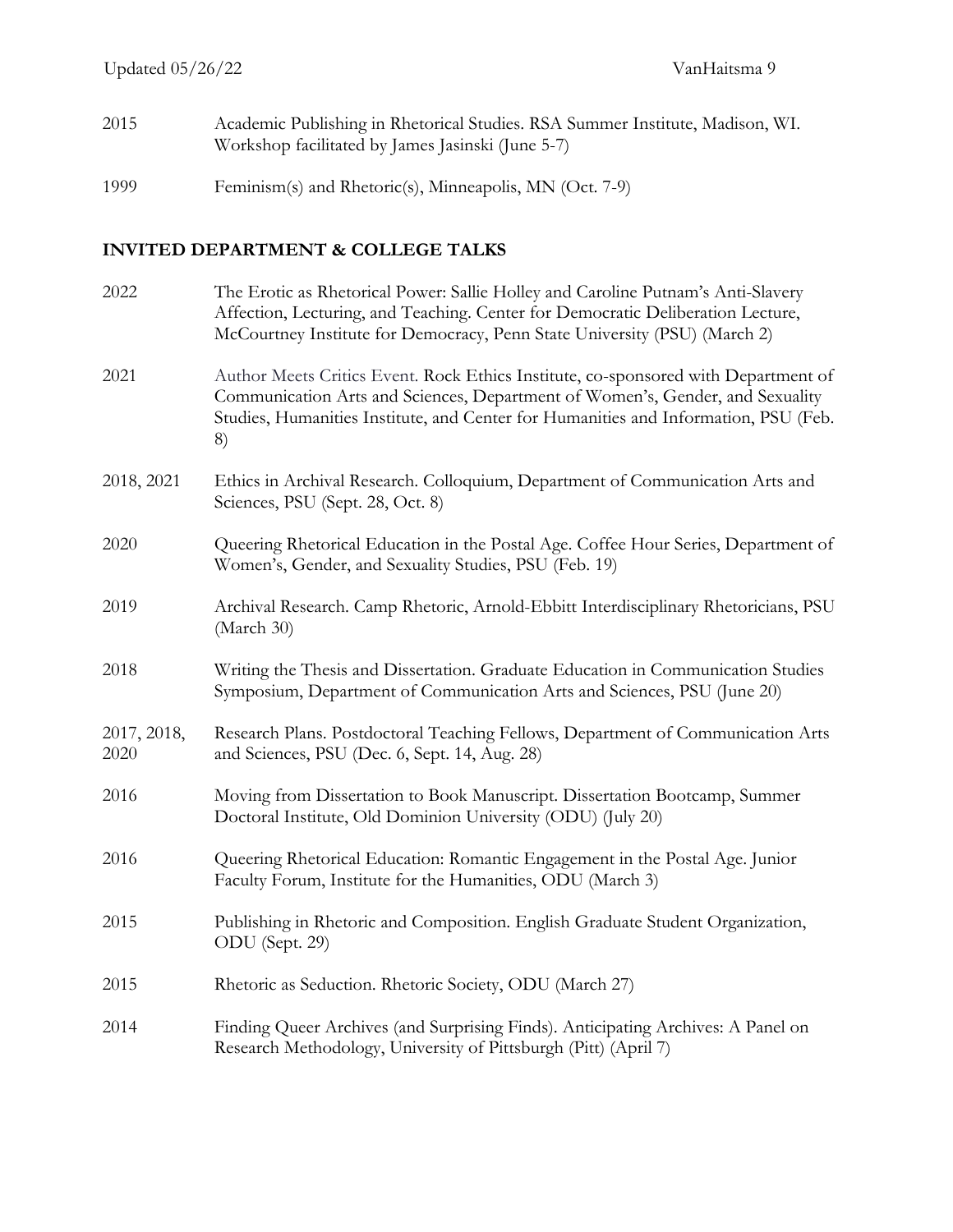2013 Rhetorical Education for Romantic Engagement: Normative Genre Conventions and Queer Practices in Nineteenth-Century Epistolary Instruction. Writing Now: Celebrating Graduate Work in Literacy, Pedagogy, and Rhetoric, Pitts (March 29)

#### **TEACHING EXPERIENCE**

#### 2017-present **Penn State University, Department of Communication Arts and Sciences**

First-Year Seminar: Public Discourse about LGBTQIA Communities (Sp 2020) Communicating Gender (Sp 2022, Sp 2023) Introduction to Rhetorical Theory (Sp 2021, F 2021) Gender Roles in Communication (Sp 2023) Studies in Public Address: LGBTQA Rhetorics (F 2017) Issues in Rhetorical Theory: Rhetoric/Archives/Information (grad, Sp 2018) Issues in Rhetorical Theory: Queer Rhetorics and Intersectionality (grad, Sp 2019) Issues in Rhetorical Theory: Archives of Gender and Sexuality (grad, Sp 2022) Special Topics: Feminist and Queer Rhetorics (grad, F 2022)

#### PhD advisees:

Cora Butcher-Spellman (2021-present) Robin Duffee (2019-present)

Dissertation committees:

Sophia Maier (2022-present) Jeffrey Nagel, "Queering Absence: The Public Rhetoric of the Homophile Movement" (2020-2022), Assistant Professor, Baylor University Emily Smith, "Performing Histories: Archival Embodiment as a Method of Rhetorical Historiography" (English, 2018-2021), Assistant Professor, Brenau University

Thesis committees: Sergio Peña (2022-present) Marguerite Nguyen Lehman, "'The Things I Won't Tell You': Privycy, A Rhetorical Strategy" (2018-2019)

Comprehensive exam committees: Sophia Maier (2020-2022)

Temporary advisees: Cora Butcher-Spellman (2020-2021) Robin Duffee (2019) Carson Brockette (2018-2019)

#### 2014-2017 **Old Dominion University, Department of English** Introduction to Rhetorical Studies (F 2014, Sp 2015, F 2015, Sp 2016, Sp 2017) Advanced Composition (F 2014, Sp 2017) Teaching College Composition (grad, Sp 2016)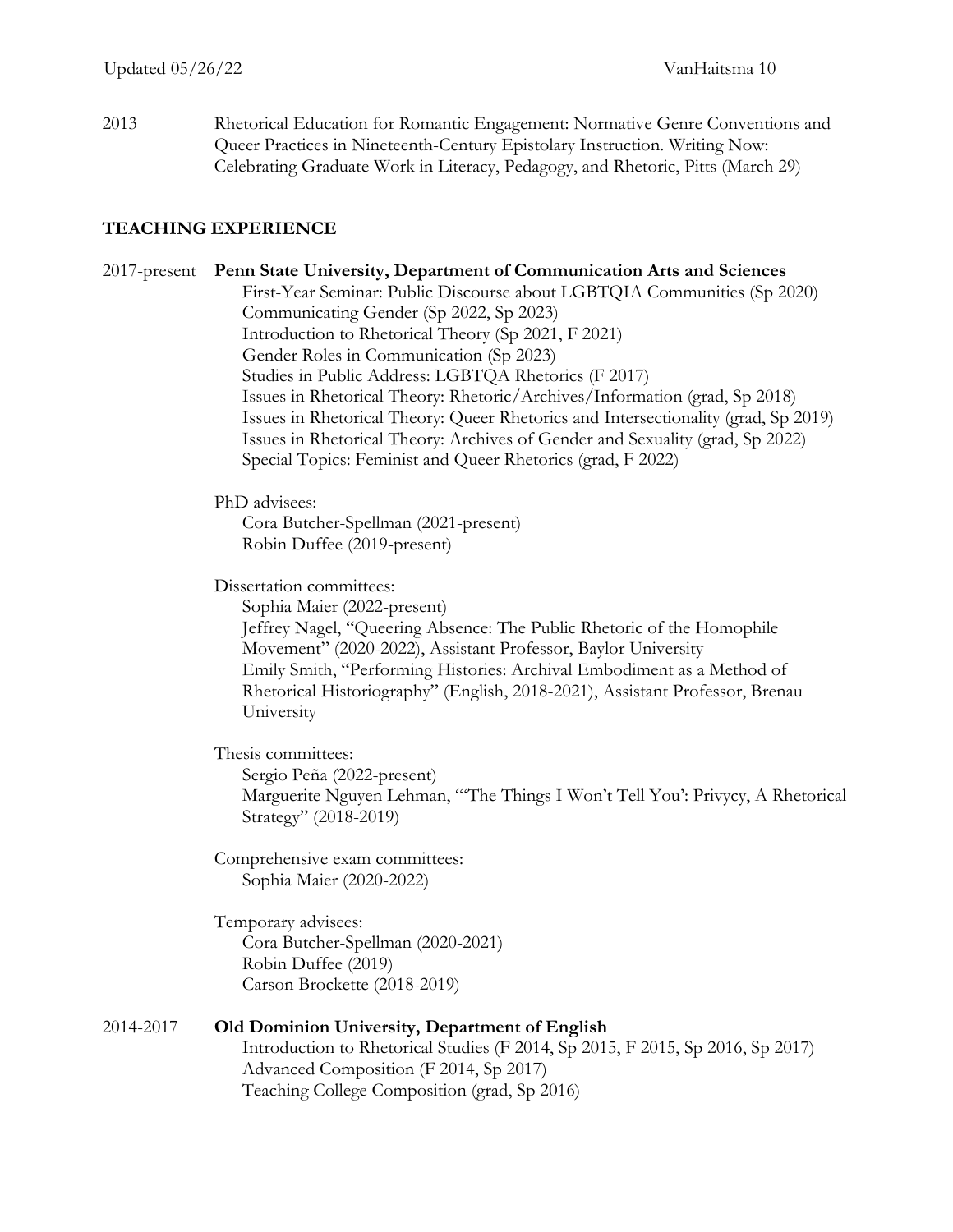|                              | Women's and Feminist Rhetorics (grad, F 2016)<br>Classical Rhetoric and Theory Building (grad, Sp 2015)<br>Rhetorics of Seduction (grad, cross-listed with Women's Studies, F 2015)<br>Independent Study: Tensions in Digital Archive Creation (grad, Sp 2015)                         |  |
|------------------------------|----------------------------------------------------------------------------------------------------------------------------------------------------------------------------------------------------------------------------------------------------------------------------------------|--|
|                              | Dissertation committees:<br>Lucas Brown (2015-2017)<br>April Cobos (2015-2017)<br>Jennifer Moore (2015-2017)<br>Suzanne Sink (2015-2017)<br>Beth Wilson (2015-2017)                                                                                                                    |  |
|                              | M.A. committees:<br>Kimberly Goode (2017)<br>Tina Vermillion (2016)<br>Kristi Viers (2015)                                                                                                                                                                                             |  |
| 2010-2013                    | University of Pittsburgh, Department of English, Graduate Teaching Fellow<br>Seminar in Composition (F 2010, Sp 2011, F 2012)<br>Seminar in Composition: Gender Studies (F 2011, Sp 2012)<br>Written Professional Communication (Su 2011, Su 2012)<br>Writing for the Public (Su 2013) |  |
| 2008-2009                    | San Francisco State University, Department of English, Graduate Teaching<br>Associate<br>Freshman Composition (F 2008, Sp 2009)                                                                                                                                                        |  |
| 2001-2002                    | Ohio State University, Department of Women's Studies, Graduate Teaching<br>Associate<br>U.S. Women Writers: Text and Context (F 2001, W 2002, Sp 2002)<br>Internship in Feminist Theory and Collective Action (Sp 2001)                                                                |  |
| <b>EXTERNAL CLASS VISITS</b> |                                                                                                                                                                                                                                                                                        |  |

 Communicating the Queer Past, Thomas R. Dunn, Colorado State University Archival Research Methods in Rhetoric and Composition, Cristina D. Ramírez, University of Arizona Archival Theory and Methods, Drew Lopenzina, Old Dominion University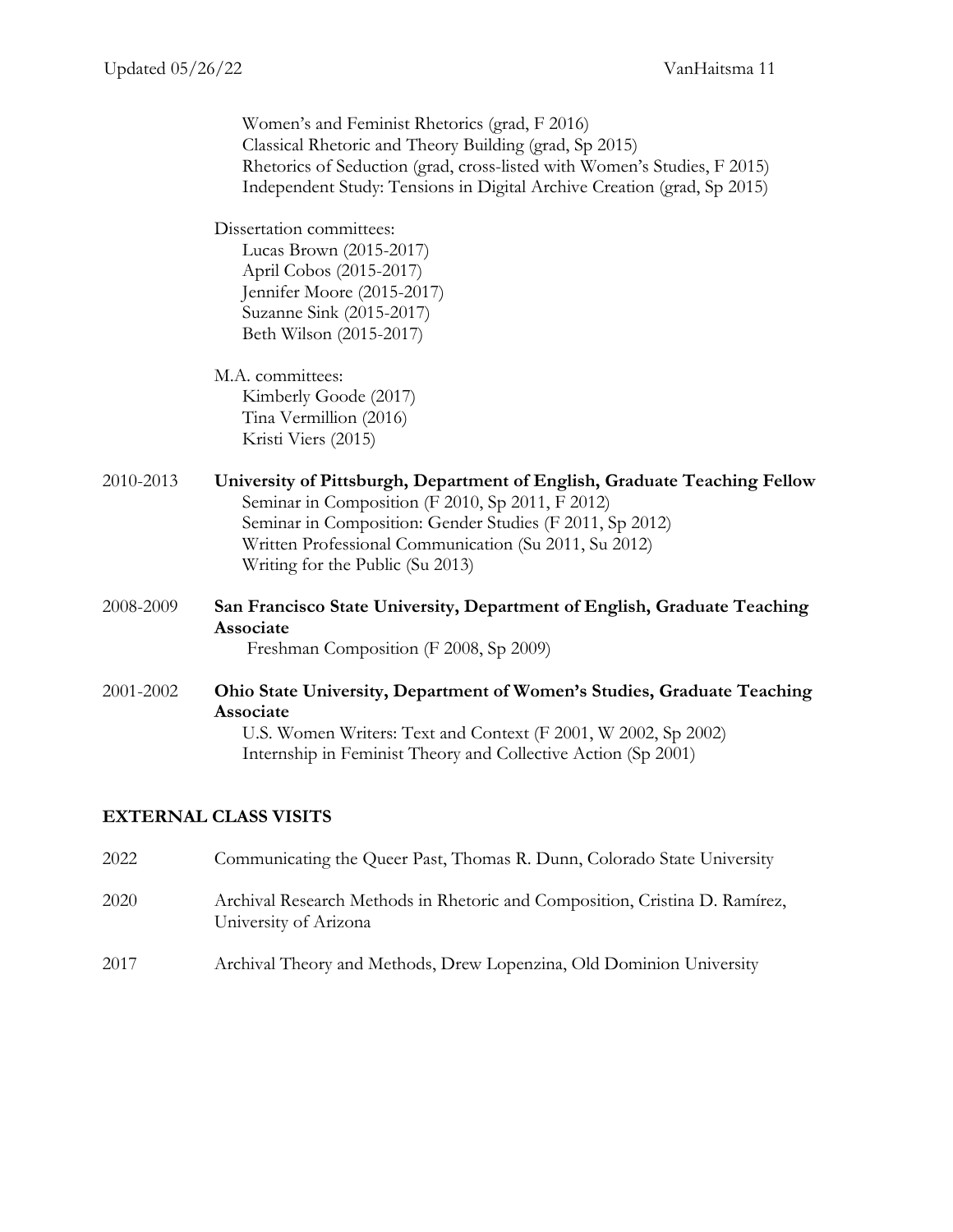# **SERVICE**

### **Profession**

| Department, College & University |                                                                                                               |  |
|----------------------------------|---------------------------------------------------------------------------------------------------------------|--|
| 2016                             | Reviewer, Journal of Basic Writing                                                                            |  |
| 2016                             | Reviewer, Peitho: Journal of the Coalition of Feminist Scholars in the History of Rhetoric and<br>Composition |  |
| 2017                             | Reviewer, Rhetorica: A Journal of the History of Rhetoric                                                     |  |
| 2017                             | President's Dissertation Award Committee, CFSHRC                                                              |  |
| 2017                             | Reviewer, 2018 Conference Proposals, RSA                                                                      |  |
| 2017                             | Reviewer, Advances in the History of Rhetoric                                                                 |  |
| 2018                             | George E. Yoos Distinguished Service Award Committee, RSA                                                     |  |
| 2019                             | Mentoring Table, Working and Teaching in/through Digital Spaces, CFSHRC, CCCC,<br>with Michelle Grue          |  |
| 2017-2020                        | Reviewer, Rhetoric Review                                                                                     |  |
| 2020-2021                        | Ad Hoc Archives Committees, RSA                                                                               |  |
| 2021                             | Reviewer, History of Media Studies                                                                            |  |
| 2021                             | Reviewer, Quarterly Journal of Speech                                                                         |  |
| 2022                             | Reviewer, Information, Communication & Society                                                                |  |
| 2022                             | Reviewer, Rhetoric & Public Affairs                                                                           |  |
| 2016-present                     | Advisory Board, Coalition of Feminist Scholars in the History of Rhetoric and<br>Composition (CFSHRC)         |  |
| 2018-present                     | Managing Editorial Board, QED: A Journal in GLBTQ Worldmaking                                                 |  |
| 2022-present                     | Editorial Board, Quarterly Journal of Speech                                                                  |  |

2022-present Co-chair, Colloquium Committee, Communication Arts and Sciences (CAS), PSU

2022-present Graduate Studies Committee, CAS, PSU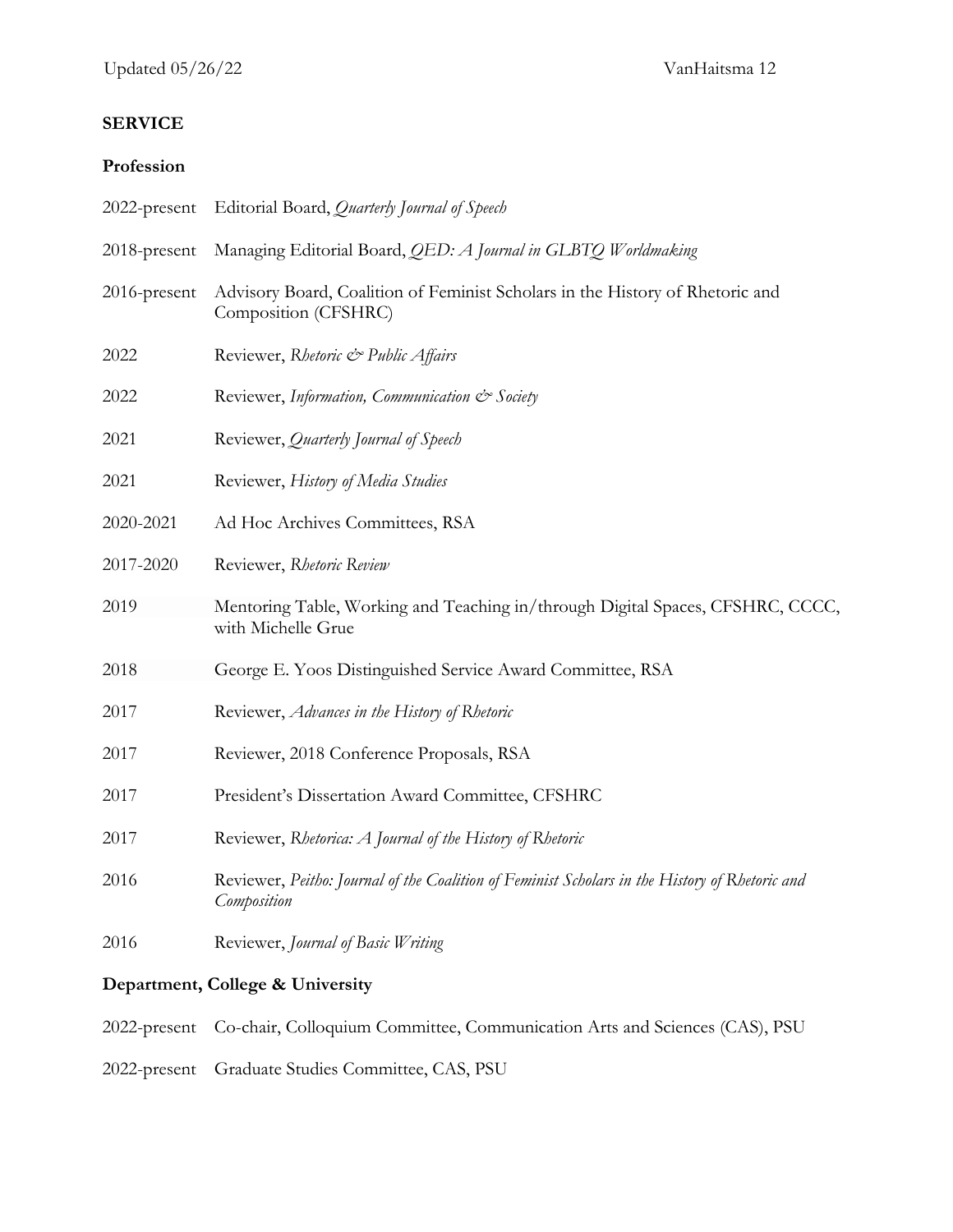| 2022-present | Advisory Board, Center for Humanities and Information (CHI), PSU                                               |
|--------------|----------------------------------------------------------------------------------------------------------------|
| 2020-present | Advisory Committee (elected), CAS, PSU                                                                         |
| 2021-2022    | Chair, Colloquium Committee, CAS, PSU                                                                          |
| 2021-2022    | Search Committee for Weiss Chair in the Humanities, CAS and Women's, Gender, and<br>Sexuality Studies, PSU     |
| 2021         | Co-facilitator, Archival Imaginaries Colloquium, CHI, PSU, with Caitlin Rizzo                                  |
| 2020-2021    | Executive Committee, Humanities Institute, PSU                                                                 |
| 2020-2021    | Graduate Faculty Advisor, Gender Roles in Communication, World Campus Course<br>Development, CAS, PSU          |
| 2017-2021    | Facilitator, Professional Development Series for Postdoctoral Fellows, CHI, PSU                                |
| 2020         | Chair, Selection Committee for Predoctoral Fellows, CHI, PSU                                                   |
| 2019, 2020   | Facilitator, Archives, Power, and Information Colloquium, CHI, PSU                                             |
| 2018, 2020   | Future Faculty Committee, CAS, PSU                                                                             |
| 2017-2020    | Technology Committee, CAS, PSU                                                                                 |
| 2020         | Ad Hoc Search Committee for Visiting Professor, CAS, PSU                                                       |
| 2019         | Chair, Selection Committee for Predoctoral Fellows, CHI, PSU                                                   |
| 2019         | Selection Committee for Postdoctoral Fellows, CHI, PSU                                                         |
| 2018         | Chair, Selection Committee for Predoctoral Fellows, CHI, PSU                                                   |
| 2018         | Ad Hoc Search Committee for Joint Appointment with College of Information Sciences<br>and Technology, CAS, PSU |
| 2018         | Selection Committee for Junior Postdoctoral Fellows, CHI, PSU                                                  |
| 2018         | Chair, Selection Committee for Senior Postdoctoral Fellow, CHI, PSU                                            |
| 2018         | Advisory Board, Undergraduate Speaking Center, PSU                                                             |
| 2016-2017    | Facilitator, Writing Habits: A Dissertation Group, English Graduate Student<br>Organization, ODU               |
| 2016-2017    | Search Committee, Rhetoric and Women's Studies, ODU                                                            |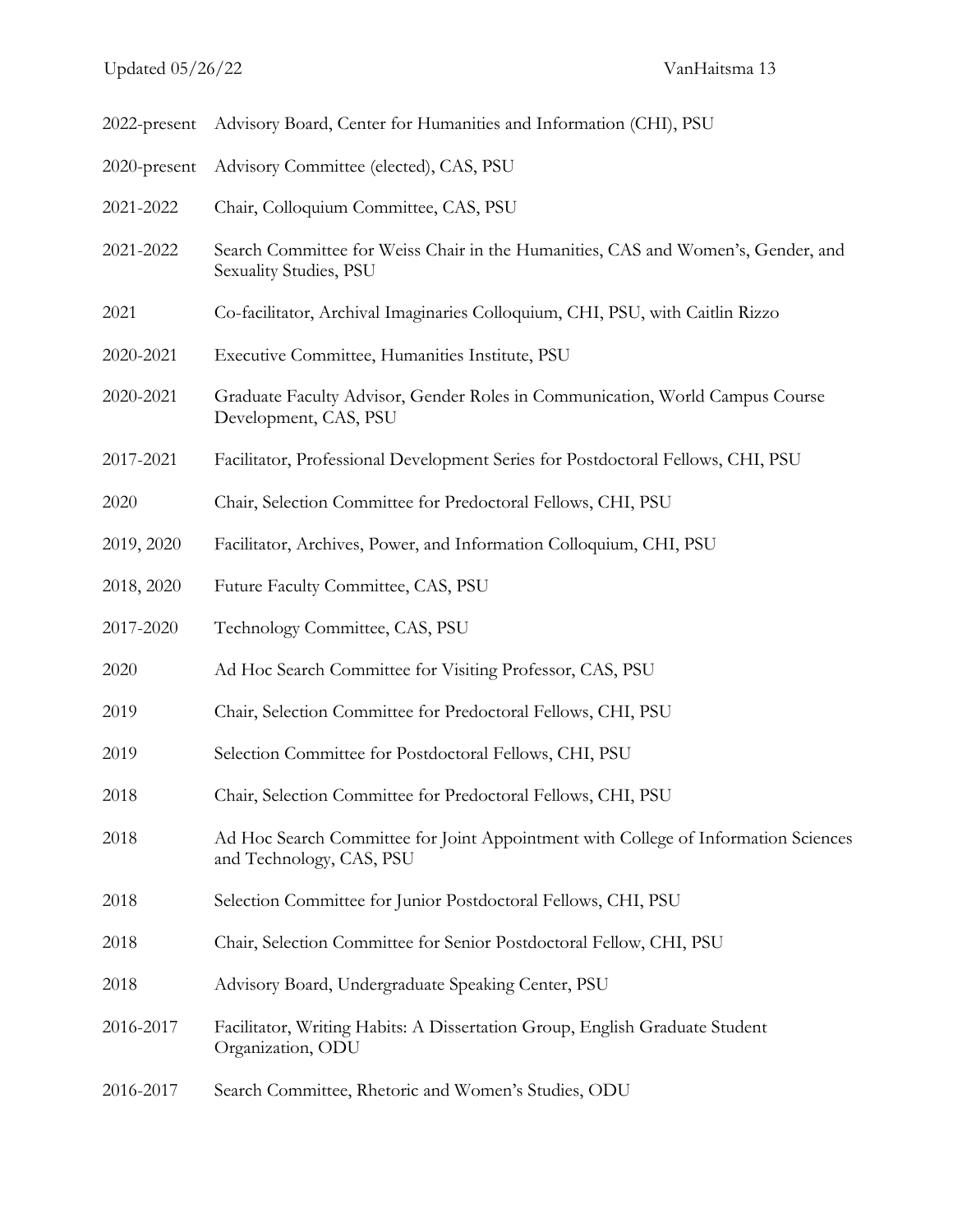- 2016 Research and Publications Committee, College of Arts and Letters, ODU
- 2015-2017 Gay Cultural Studies Advisory Board, ODU
- 2015-2017 Safe Space Committee, ODU
- 2015-2017 Assessments Committee, ODU
- 2015-2016 Search Committee, Writing Studies, ODU
- 2014-2017 Undergraduate Studies Committee, ODU
- 2014 Committee for Graduate Writing Award, Pitt
- 2013-2014 Committee on Pedagogy, Pitt
- 2012-2014 Composition Curriculum Committee, Pitt
- 2012-2013 Faculty Development Subcommittee, Pitt
- 2012-2013 Committee for the Evaluation and Advancement of Teaching, Pitt
- 2009 Reader, Graduate Essay Test, Pitt
- 2009 Tutor, Learning Assistance Center, San Francisco State University (SFSU)
- 2008-2009 Reader, Junior English Proficiency Essay Test, SFSU
- 2008 Instructional Aide, Writing and Reading Lab, Skyline College
- 2006-2008 Tutor, English Tutoring Center, SFSU
- 2001-2002 Graduate Studies Committee, Ohio State University (OSU)
- 2001 Tutor, Writing Center, OSU
- 1997-2000 Tutor, Writing Center, Saginaw Valley State University (SVSU)
- 1997-2000 Assistant to Director, Writing Program, SVSU

### **COMMUNITY-BASED TEACHING**

2013 Neighborhood Learning Alliance, volunteer tutor in summer program